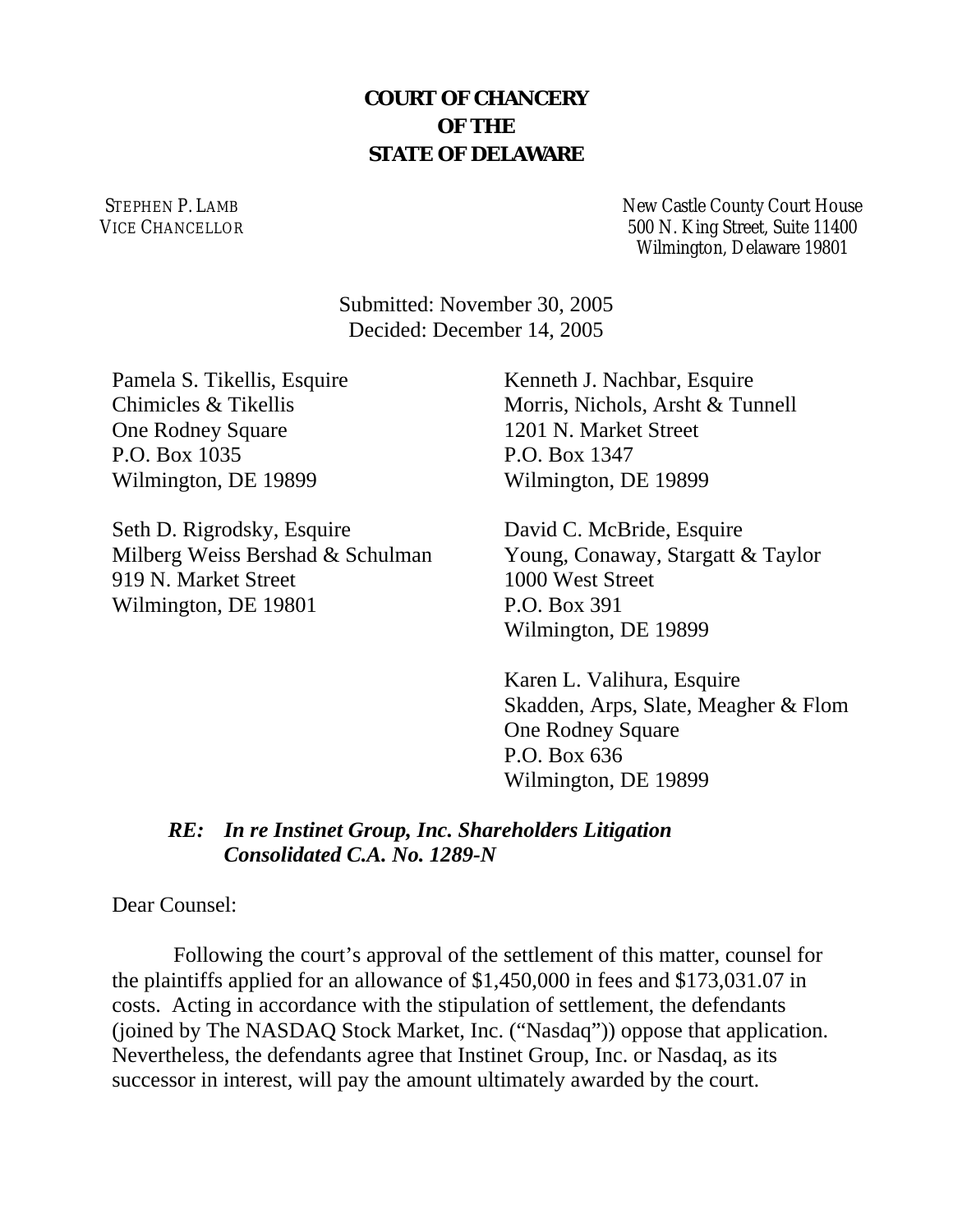The court has considered the written submissions of the parties and the arguments advanced by counsel at the November 30, 2005 hearing. For the reasons that follow, a total of \$450,000 in fees and expenses will be awarded to counsel for the plaintiffs.

#### **I.**

The plaintiffs filed suit to challenge the proposed acquisition of Instinet, a Delaware corporation, by Nasdaq, in a transaction valued at \$5.44 per Instinet share (plus a special dividend), or in excess of \$1.8 billion in total. Critically, the complaints alleged that Reuters Group Plc., Instinet's majority stockholder, had material interests in the transaction at odds with the interests of the minority stockholders. The complaints attack the fiduciary out provisions of the transaction, the disclosures made in the merger proxy statement, and certain alleged arrangements between and among Reuters, Nasdaq, and Instinet. In regard to the fiduciary out clause, the plaintiffs complained that, although the deal with Nasdaq was structured as a sale of the company in pieces, the merger agreement only permitted the board of directors to terminate in favor of a "superior transaction" for the company as a whole. This was thought to be of particular importance because an outside bidder had informally proposed to pay a higher price for Instinet's institutional brokerage business than was contemplated by the Nasdaq transaction.

On June 29, 2005, the court granted the plaintiffs' motion for expedited discovery on their amended consolidated complaint and set a hearing on a motion for preliminary injunction for September 13, 2005. Thereafter, the plaintiffs engaged in a voluminous, time consuming, and costly document discovery program, reviewing hundreds of thousands of pages of documents obtained from numerous party and nonparty sources. The plaintiffs then took three depositions, all in New York City and all during the same week in early August. While the depositions were ongoing, the parties began settlement negotiations that resulted in a memorandum of understanding dated August 30, 2005. The parties then prepared and signed the stipulation of settlement on September 9, 2005.

The settlement provided for the payment of \$1 million in additional compensation to Instinet's minority stockholders, a 15% reduction in the break up fee payable in the event of a superior transaction (from 3.5% of the total equity value of the deal to approximately 3%), and certain enhanced disclosures in the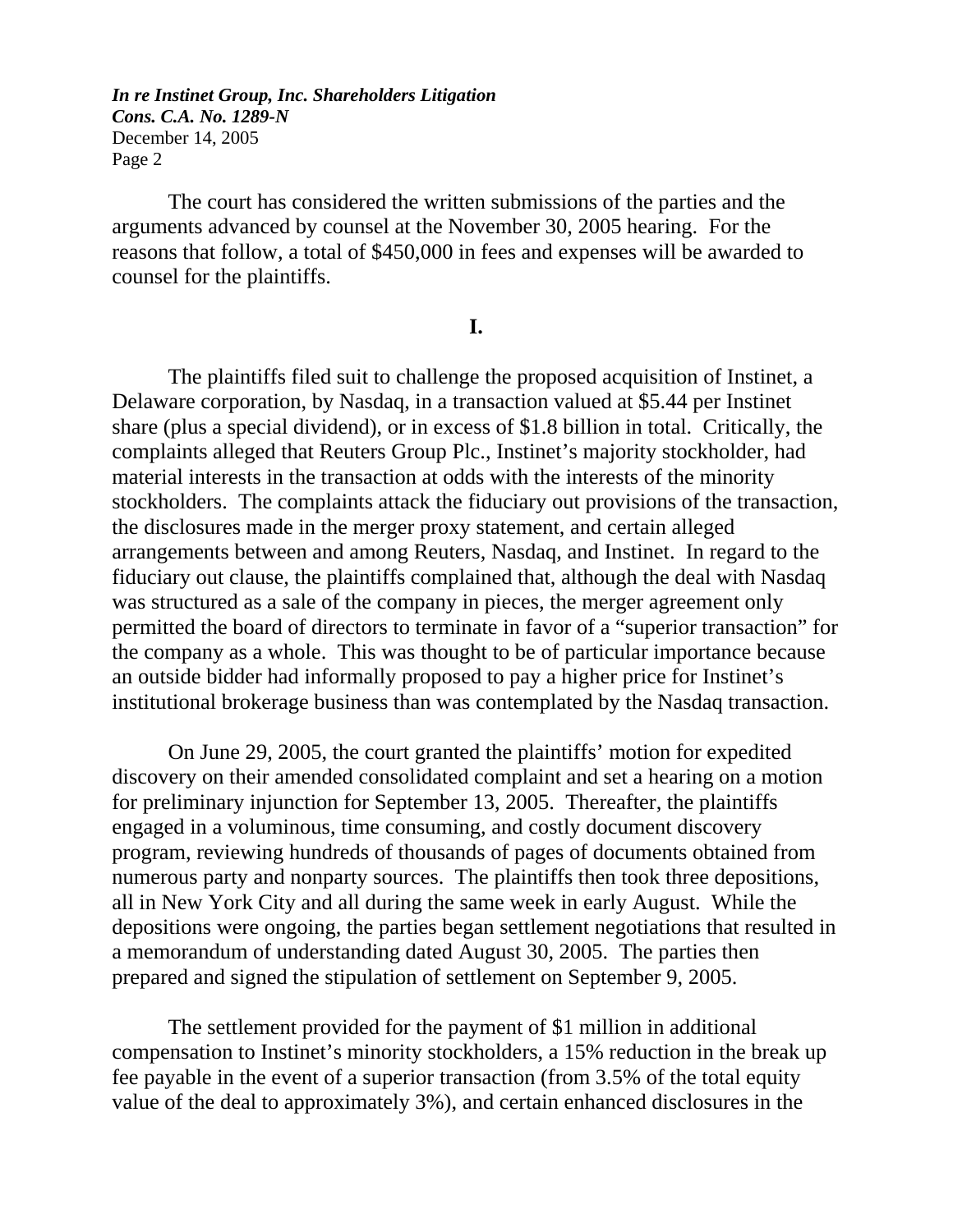proxy material. In addition, the plaintiffs claim credit for having deprived Reuters of the opportunity to garner an additional \$1.5 million from Nasdaq in the transaction, although this produced no corresponding benefit to the class.

The plaintiffs' attorneys have submitted proof that, collectively, the law firms involved in representing the class spent in excess of 2,600 hours in prosecuting this case, having a nominal value of \$885,795.50. In addition, there is proof that those law firms incurred in excess of \$173,000 in actual out-of-pocket expenses. Of that amount, \$27,750 was paid to a noted law professor who gave advice about the terms of the merger agreement. Nearly \$125,000 was paid for photocopying and related services, most of which was spent converting the document production from electronic to paper format.

#### **II.**

There is no dispute between the parties that because the litigation resulted in a settlement that was approved as fair, reasonable, and adequate, the plaintiffs' attorneys are entitled to some award of fees and expenses.<sup>1</sup> Moreover, as noted above, the stipulation of settlement obliges Instinet (or Nasdaq) to pay the amount determined by the court to be fair and reasonable. Thus, the only dispute is over the amount that should be awarded.

Applications of this nature are addressed to the sound discretion of the court. $2$  In determining the amount to award, this court considers several factors, including: (i) the benefits achieved by the settlement; (ii) the difficulty of the litigation and the efforts of counsel, including the stage of the proceeding at which settlement was reached; (iii) the contingent nature of the undertaking; and (iv) the standing and ability of counsel. Here, the defendants focus their objection on the modesty of the benefits achieved and the early stage at which the settlement was reached. They also argue that the plaintiffs' counsel should not be rewarded for having inefficiently litigated the case.

<sup>&</sup>lt;sup>1</sup> In re Chips and Tech., Inc. S'holders Litig., 1998 WL 409155, \*2 (Del. Ch. June 24, 1998). <sup>2</sup> *In re Abercrombie & Fitch Co. S'holder Deriv. Litig.,* 2005 WL 2838192,\*1 (Del. Oct. 26, 2005)*.*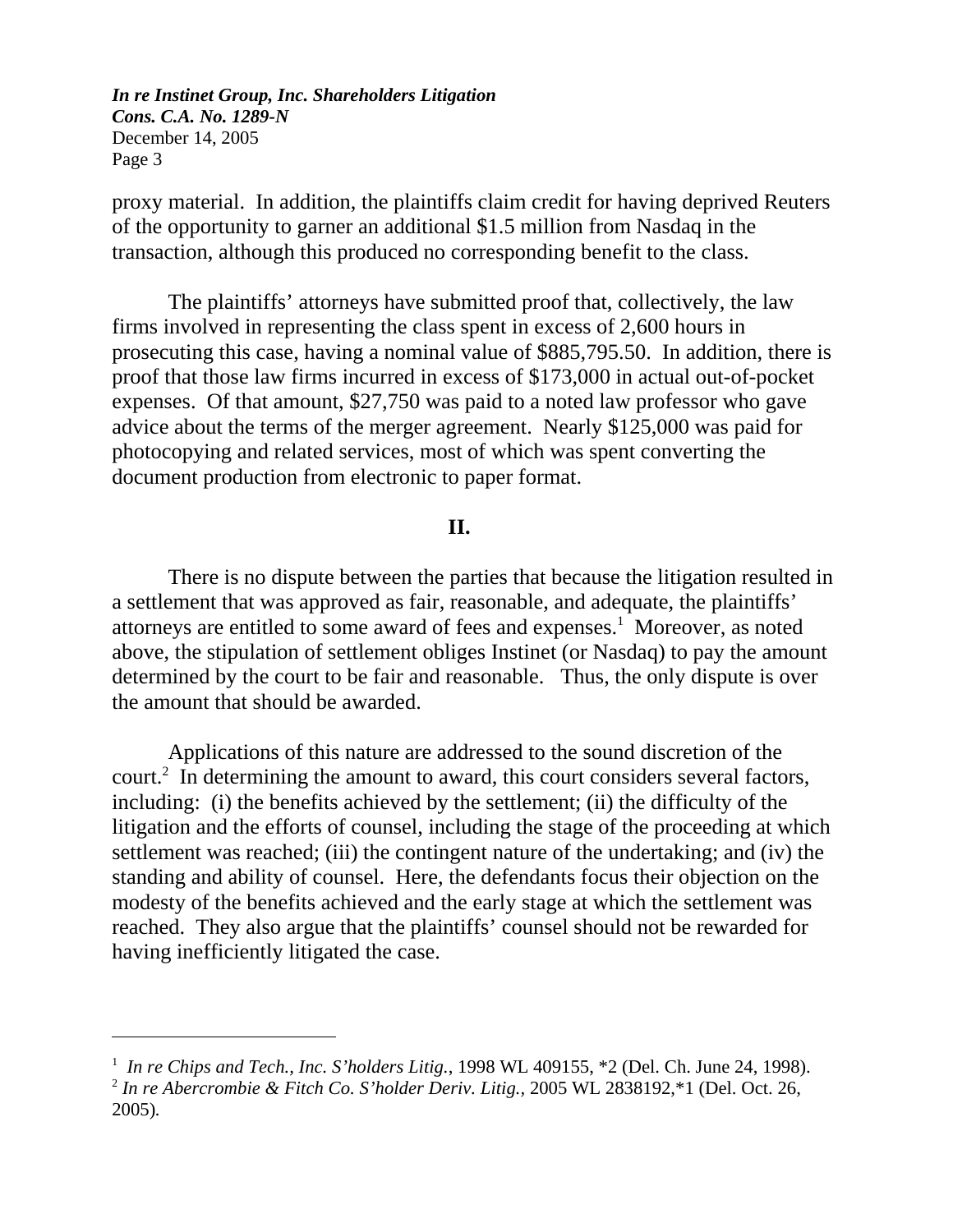The benefits achieved by the litigation, although adequate to support the settlement of the claims asserted, are indeed modest. In addition to the payment of an extra \$.007 per share, the defendants agreed to a 15% reduction in the break up fee and certain added disclosures in the final proxy statement. The payment amounts to a total of \$1 million and justifies some fee. Although the reduction of the break up fee is not immaterial, it does not correlate to the claim asserted in the amended complaint, which attacks the fact that the fiduciary out clause (and the attendant break up fee) limited the definition of a "superior offer" to one for the enterprise as a whole. The added disclosures provide greater detail of several earlier but possibly related transactions between Instinet and Reuters, Reuters and Nasdaq, and Instinet and its CEO. In addition, more detail is given about the amount of the fee paid to Instinet's financial advisor in the transaction. This information is interesting, but it is not clear that its omission was material.

It is also, obviously, true that this modest settlement was reached at an early stage of the litigation. The plaintiffs had only begun to take depositions when settlement discussions began and completed only three depositions before signing the memorandum of understanding. While the court does not penalize plaintiffs' counsel who achieve significant settlements early in litigation, it is also true that those who promptly recognize the inherent weakness of their claims and settle for modest gains should not expect to be rewarded with premium fee awards.

The next consideration is the amount of time and expense incurred by the plaintiffs' counsel in this case. It is apparent that the plaintiffs undertook a massive document program in preparing for the preliminary injunction. As a result, they obtained several hundred thousand pages of production, from numerous sources, and devoted a very large amount of time to the review of these materials. While the *bona fides* of the decision to litigate in this fashion is not in question, it is not unreasonable for the defendants to point out the obvious inefficiencies involved in this case, highlighted by the plaintiffs' decision to pay nearly \$125,000 to convert documents produced in a digital format into a paper format. Rather than simply copying the electronic media to permit the plaintiffs' lawyers working on the case to search and review the document production on a computer screen, the plaintiffs spewed the digital production onto paper and, then, copied the paper for review. This approach both added unnecessary expense and greatly increased the number of hours required to search and review the document production. In fact, the time records submitted include a large number of hours, by